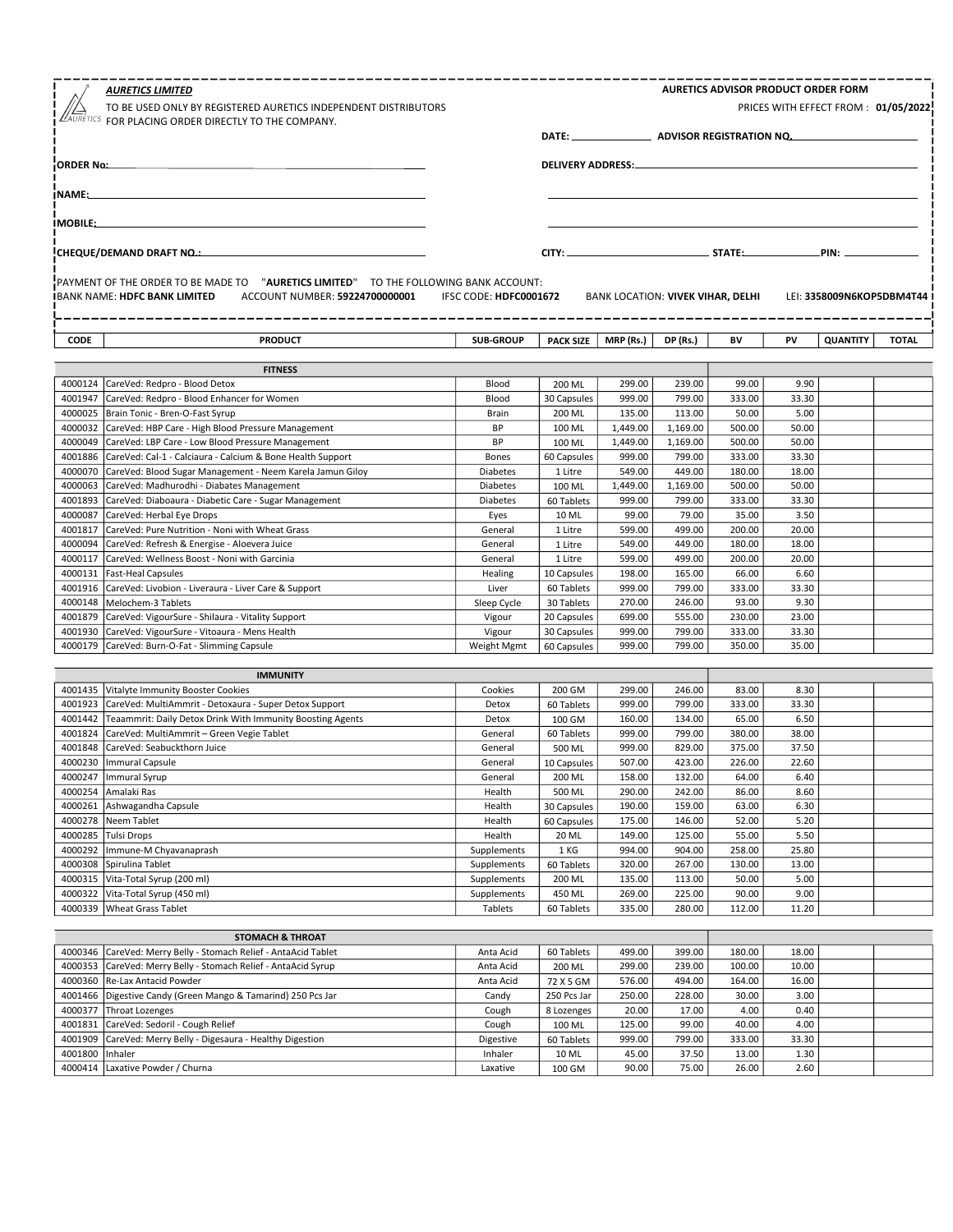| <b>ENERGY SUPPLEMENT</b><br>4000438<br>Glucose Candy (250 Pcs Jar)<br>Candy<br>250 Pcs Jar<br>250.00<br>228.00<br>30.00<br>3.00<br>4001480<br>68.00<br>22.00<br>2.20<br>Vitalyte Liquid Electrolyte Concentrate<br>Eletrolytes<br>100 ML<br>59.00<br>4000452<br>Dextrose, Vitamin-C & Zinc Powder<br>80.00<br>67.00<br>22.00<br>2.20<br><b>Energy Powder</b><br>210 GM<br>4000506<br>Glucogain-C Orange (200 gm)<br>200 GM<br>70.00<br>61.00<br>18.00<br>1.80<br><b>Energy Powder</b><br>4000520<br>60.00<br>52.00<br>1.50<br>Glucose - D (200 gm)<br><b>Energy Powder</b><br>200 GM<br>15.00<br>2.30<br>4000537<br>Glucogain Chewable Energy Tablets (Mix)<br>200.00<br>182.00<br>23.00<br><b>Energy Tablets</b><br>20 Stick<br><b>PAIN MANAGEMENT</b><br>333.00<br>33.30<br>4001954<br>CareVed: Speedex - Joint Relief<br>Arthritis<br>30 Capsules<br>999.00<br>799.00<br>3.70<br>4000544<br>Kit<br>325.00<br>283.00<br>37.00<br>Pain Care Triple Action Pack<br>4000551<br>Pain Care Gel<br>25 GM<br>80.00<br>67.00<br>26.00<br>2.60<br>Ointment<br>4000582<br>Pain Care Oil (50ml)<br>50 ML<br>120.00<br>105.00<br>32.00<br>3.20<br>Pain Oil<br>4000599<br>65.00<br>56.00<br>12.00<br>1.20<br>Pain Relieving Roll On<br>Roll On<br>10 ML<br>1.10<br>4000605<br>Rubs<br>8 ML<br>35.00<br>30.00<br>11.00<br>Pain Relieving Balm<br>4000612<br>25 ML<br>70.00<br>59.00<br>23.00<br>2.30<br>Vaporizing Rub<br>Rubs<br><b>BABY CARE</b> | CODE | <b>PRODUCT</b> | <b>SUB-GROUP</b> | <b>PACK SIZE</b> | MRP (Rs.) | DP (Rs.) | BV | PV | <b>QUANTITY</b> | <b>TOTAL</b> |
|----------------------------------------------------------------------------------------------------------------------------------------------------------------------------------------------------------------------------------------------------------------------------------------------------------------------------------------------------------------------------------------------------------------------------------------------------------------------------------------------------------------------------------------------------------------------------------------------------------------------------------------------------------------------------------------------------------------------------------------------------------------------------------------------------------------------------------------------------------------------------------------------------------------------------------------------------------------------------------------------------------------------------------------------------------------------------------------------------------------------------------------------------------------------------------------------------------------------------------------------------------------------------------------------------------------------------------------------------------------------------------------------------------------------------------------|------|----------------|------------------|------------------|-----------|----------|----|----|-----------------|--------------|
|                                                                                                                                                                                                                                                                                                                                                                                                                                                                                                                                                                                                                                                                                                                                                                                                                                                                                                                                                                                                                                                                                                                                                                                                                                                                                                                                                                                                                                        |      |                |                  |                  |           |          |    |    |                 |              |
|                                                                                                                                                                                                                                                                                                                                                                                                                                                                                                                                                                                                                                                                                                                                                                                                                                                                                                                                                                                                                                                                                                                                                                                                                                                                                                                                                                                                                                        |      |                |                  |                  |           |          |    |    |                 |              |
|                                                                                                                                                                                                                                                                                                                                                                                                                                                                                                                                                                                                                                                                                                                                                                                                                                                                                                                                                                                                                                                                                                                                                                                                                                                                                                                                                                                                                                        |      |                |                  |                  |           |          |    |    |                 |              |
|                                                                                                                                                                                                                                                                                                                                                                                                                                                                                                                                                                                                                                                                                                                                                                                                                                                                                                                                                                                                                                                                                                                                                                                                                                                                                                                                                                                                                                        |      |                |                  |                  |           |          |    |    |                 |              |
|                                                                                                                                                                                                                                                                                                                                                                                                                                                                                                                                                                                                                                                                                                                                                                                                                                                                                                                                                                                                                                                                                                                                                                                                                                                                                                                                                                                                                                        |      |                |                  |                  |           |          |    |    |                 |              |
|                                                                                                                                                                                                                                                                                                                                                                                                                                                                                                                                                                                                                                                                                                                                                                                                                                                                                                                                                                                                                                                                                                                                                                                                                                                                                                                                                                                                                                        |      |                |                  |                  |           |          |    |    |                 |              |
|                                                                                                                                                                                                                                                                                                                                                                                                                                                                                                                                                                                                                                                                                                                                                                                                                                                                                                                                                                                                                                                                                                                                                                                                                                                                                                                                                                                                                                        |      |                |                  |                  |           |          |    |    |                 |              |
|                                                                                                                                                                                                                                                                                                                                                                                                                                                                                                                                                                                                                                                                                                                                                                                                                                                                                                                                                                                                                                                                                                                                                                                                                                                                                                                                                                                                                                        |      |                |                  |                  |           |          |    |    |                 |              |
|                                                                                                                                                                                                                                                                                                                                                                                                                                                                                                                                                                                                                                                                                                                                                                                                                                                                                                                                                                                                                                                                                                                                                                                                                                                                                                                                                                                                                                        |      |                |                  |                  |           |          |    |    |                 |              |
|                                                                                                                                                                                                                                                                                                                                                                                                                                                                                                                                                                                                                                                                                                                                                                                                                                                                                                                                                                                                                                                                                                                                                                                                                                                                                                                                                                                                                                        |      |                |                  |                  |           |          |    |    |                 |              |
|                                                                                                                                                                                                                                                                                                                                                                                                                                                                                                                                                                                                                                                                                                                                                                                                                                                                                                                                                                                                                                                                                                                                                                                                                                                                                                                                                                                                                                        |      |                |                  |                  |           |          |    |    |                 |              |
|                                                                                                                                                                                                                                                                                                                                                                                                                                                                                                                                                                                                                                                                                                                                                                                                                                                                                                                                                                                                                                                                                                                                                                                                                                                                                                                                                                                                                                        |      |                |                  |                  |           |          |    |    |                 |              |
|                                                                                                                                                                                                                                                                                                                                                                                                                                                                                                                                                                                                                                                                                                                                                                                                                                                                                                                                                                                                                                                                                                                                                                                                                                                                                                                                                                                                                                        |      |                |                  |                  |           |          |    |    |                 |              |
|                                                                                                                                                                                                                                                                                                                                                                                                                                                                                                                                                                                                                                                                                                                                                                                                                                                                                                                                                                                                                                                                                                                                                                                                                                                                                                                                                                                                                                        |      |                |                  |                  |           |          |    |    |                 |              |
|                                                                                                                                                                                                                                                                                                                                                                                                                                                                                                                                                                                                                                                                                                                                                                                                                                                                                                                                                                                                                                                                                                                                                                                                                                                                                                                                                                                                                                        |      |                |                  |                  |           |          |    |    |                 |              |
|                                                                                                                                                                                                                                                                                                                                                                                                                                                                                                                                                                                                                                                                                                                                                                                                                                                                                                                                                                                                                                                                                                                                                                                                                                                                                                                                                                                                                                        |      |                |                  |                  |           |          |    |    |                 |              |
|                                                                                                                                                                                                                                                                                                                                                                                                                                                                                                                                                                                                                                                                                                                                                                                                                                                                                                                                                                                                                                                                                                                                                                                                                                                                                                                                                                                                                                        |      |                |                  |                  |           |          |    |    |                 |              |
|                                                                                                                                                                                                                                                                                                                                                                                                                                                                                                                                                                                                                                                                                                                                                                                                                                                                                                                                                                                                                                                                                                                                                                                                                                                                                                                                                                                                                                        |      |                |                  |                  |           |          |    |    |                 |              |
| 4000735<br>Gripe Water<br>Colic & Gas<br>50.00<br>42.00<br>16.00<br>1.60<br>150 ML                                                                                                                                                                                                                                                                                                                                                                                                                                                                                                                                                                                                                                                                                                                                                                                                                                                                                                                                                                                                                                                                                                                                                                                                                                                                                                                                                     |      |                |                  |                  |           |          |    |    |                 |              |
| 2.60<br>4000742   Baby Care Rub<br>70.00<br>59.00<br>26.00<br>Rubs<br>25 ML                                                                                                                                                                                                                                                                                                                                                                                                                                                                                                                                                                                                                                                                                                                                                                                                                                                                                                                                                                                                                                                                                                                                                                                                                                                                                                                                                            |      |                |                  |                  |           |          |    |    |                 |              |
|                                                                                                                                                                                                                                                                                                                                                                                                                                                                                                                                                                                                                                                                                                                                                                                                                                                                                                                                                                                                                                                                                                                                                                                                                                                                                                                                                                                                                                        |      |                |                  |                  |           |          |    |    |                 |              |
| <b>BODY CARE</b>                                                                                                                                                                                                                                                                                                                                                                                                                                                                                                                                                                                                                                                                                                                                                                                                                                                                                                                                                                                                                                                                                                                                                                                                                                                                                                                                                                                                                       |      |                |                  |                  |           |          |    |    |                 |              |
| 4000759<br>Aloevera and Vitamin E Cream<br><b>Body Creams</b><br>125.00<br>43.00<br>4.00<br>100 GM<br>114.00                                                                                                                                                                                                                                                                                                                                                                                                                                                                                                                                                                                                                                                                                                                                                                                                                                                                                                                                                                                                                                                                                                                                                                                                                                                                                                                           |      |                |                  |                  |           |          |    |    |                 |              |
| 4001527<br>Daily Moisturizing Body Lotion with Argan Oil (245 ml)<br>150.00<br>137.00<br>51.00<br>5.00<br><b>Body Lotions</b><br>245 ML                                                                                                                                                                                                                                                                                                                                                                                                                                                                                                                                                                                                                                                                                                                                                                                                                                                                                                                                                                                                                                                                                                                                                                                                                                                                                                |      |                |                  |                  |           |          |    |    |                 |              |
| 4001534<br>Daily Moisturizing Body Lotion with Argan Oil (500 ml)<br><b>Body Lotions</b><br>290.00<br>265.00<br>100.00<br>10.00<br>500 ML                                                                                                                                                                                                                                                                                                                                                                                                                                                                                                                                                                                                                                                                                                                                                                                                                                                                                                                                                                                                                                                                                                                                                                                                                                                                                              |      |                |                  |                  |           |          |    |    |                 |              |
| 4001541<br>Daily Moisturizing Body Lotion with Olive Oil (245 ml)<br><b>Body Lotions</b><br>150.00<br>137.00<br>51.00<br>5.00<br>245 ML                                                                                                                                                                                                                                                                                                                                                                                                                                                                                                                                                                                                                                                                                                                                                                                                                                                                                                                                                                                                                                                                                                                                                                                                                                                                                                |      |                |                  |                  |           |          |    |    |                 |              |
| 4001558<br>290.00<br>265.00<br>100.00<br>10.00<br>Daily Moisturizing Body Lotion with Olive Oil (500 ml)<br><b>Body Lotions</b><br>500 ML                                                                                                                                                                                                                                                                                                                                                                                                                                                                                                                                                                                                                                                                                                                                                                                                                                                                                                                                                                                                                                                                                                                                                                                                                                                                                              |      |                |                  |                  |           |          |    |    |                 |              |
| 4000773<br>Glycerin With Rose Oil<br>130.00<br>3.00<br><b>Body Lotions</b><br>100 ML<br>109.00<br>36.00                                                                                                                                                                                                                                                                                                                                                                                                                                                                                                                                                                                                                                                                                                                                                                                                                                                                                                                                                                                                                                                                                                                                                                                                                                                                                                                                |      |                |                  |                  |           |          |    |    |                 |              |
| 4001565<br>90.00<br>83.00<br>30.00<br>3.00<br>Moisturizing Body Lotion with Grape Seed Oil and Wheat Germ Oil (100 ml)<br><b>Body Lotions</b><br>100 ML                                                                                                                                                                                                                                                                                                                                                                                                                                                                                                                                                                                                                                                                                                                                                                                                                                                                                                                                                                                                                                                                                                                                                                                                                                                                                |      |                |                  |                  |           |          |    |    |                 |              |
| 4001572<br>150.00<br>138.00<br>51.00<br>5.00<br>Moisturizing Body Lotion with Grape Seed Oil and Wheat Germ Oil (200 ml)<br><b>Body Lotions</b><br>200 ML                                                                                                                                                                                                                                                                                                                                                                                                                                                                                                                                                                                                                                                                                                                                                                                                                                                                                                                                                                                                                                                                                                                                                                                                                                                                              |      |                |                  |                  |           |          |    |    |                 |              |
| 4001589<br>310.00<br>283.00<br>106.00<br>10.00<br>Moisturizing Body Lotion with Grape Seed Oil and Wheat Germ Oil (500 ml)<br><b>Body Lotions</b><br>500 ML                                                                                                                                                                                                                                                                                                                                                                                                                                                                                                                                                                                                                                                                                                                                                                                                                                                                                                                                                                                                                                                                                                                                                                                                                                                                            |      |                |                  |                  |           |          |    |    |                 |              |
| 4001596<br>90.00<br>83.00<br>30.00<br>3.00<br>Moisturizing Body Lotion with Green Apple (100 ml)<br><b>Body Lotions</b><br>100 ML                                                                                                                                                                                                                                                                                                                                                                                                                                                                                                                                                                                                                                                                                                                                                                                                                                                                                                                                                                                                                                                                                                                                                                                                                                                                                                      |      |                |                  |                  |           |          |    |    |                 |              |
| 4001602<br>Moisturizing Body Lotion with Green Apple (200 ml)<br>150.00<br>138.00<br>51.00<br>5.00<br><b>Body Lotions</b><br>200 ML                                                                                                                                                                                                                                                                                                                                                                                                                                                                                                                                                                                                                                                                                                                                                                                                                                                                                                                                                                                                                                                                                                                                                                                                                                                                                                    |      |                |                  |                  |           |          |    |    |                 |              |
| 310.00<br>10.00<br>4001619<br><b>Body Lotions</b><br>500 ML<br>283.00<br>106.00<br>Moisturizing Body Lotion with Green Apple (500 ml)                                                                                                                                                                                                                                                                                                                                                                                                                                                                                                                                                                                                                                                                                                                                                                                                                                                                                                                                                                                                                                                                                                                                                                                                                                                                                                  |      |                |                  |                  |           |          |    |    |                 |              |
| 4000803<br>Moisturizing Cream Blue<br>100 GM<br>140.00<br>128.00<br>3.00<br><b>Body Lotions</b><br>38.00                                                                                                                                                                                                                                                                                                                                                                                                                                                                                                                                                                                                                                                                                                                                                                                                                                                                                                                                                                                                                                                                                                                                                                                                                                                                                                                               |      |                |                  |                  |           |          |    |    |                 |              |
| 5.50<br>4000810<br>245 ML<br>160.00<br>145.00<br>55.00<br>Refreshing Body Lotion<br><b>Body Lotions</b>                                                                                                                                                                                                                                                                                                                                                                                                                                                                                                                                                                                                                                                                                                                                                                                                                                                                                                                                                                                                                                                                                                                                                                                                                                                                                                                                |      |                |                  |                  |           |          |    |    |                 |              |
| 4001961<br>75 GM<br>199.00<br>45.00<br>4.50<br>MiracleAura: Aloevera Soap (Pack of 4)<br>Body Soap<br>159.00                                                                                                                                                                                                                                                                                                                                                                                                                                                                                                                                                                                                                                                                                                                                                                                                                                                                                                                                                                                                                                                                                                                                                                                                                                                                                                                           |      |                |                  |                  |           |          |    |    |                 |              |
| 4000834<br>2.00<br>75 GM<br>69.00<br>64.00<br>23.00<br>Neem Soap<br><b>Body Soap</b>                                                                                                                                                                                                                                                                                                                                                                                                                                                                                                                                                                                                                                                                                                                                                                                                                                                                                                                                                                                                                                                                                                                                                                                                                                                                                                                                                   |      |                |                  |                  |           |          |    |    |                 |              |
| 4001794<br>2.20<br>75 GM<br>69.00<br>60.00<br>22.00<br>Rose Soap<br><b>Body Soap</b>                                                                                                                                                                                                                                                                                                                                                                                                                                                                                                                                                                                                                                                                                                                                                                                                                                                                                                                                                                                                                                                                                                                                                                                                                                                                                                                                                   |      |                |                  |                  |           |          |    |    |                 |              |
| 4000841<br>Lavender Shower Gel<br>500 ML<br>350.00<br>320.00<br>107.00<br>10.70<br>Body Wash                                                                                                                                                                                                                                                                                                                                                                                                                                                                                                                                                                                                                                                                                                                                                                                                                                                                                                                                                                                                                                                                                                                                                                                                                                                                                                                                           |      |                |                  |                  |           |          |    |    |                 |              |
| 4000858<br>Ocean Cool Shower Gel<br>500 ML<br>350.00<br>320.00<br>107.00<br>10.70<br>Body Wash                                                                                                                                                                                                                                                                                                                                                                                                                                                                                                                                                                                                                                                                                                                                                                                                                                                                                                                                                                                                                                                                                                                                                                                                                                                                                                                                         |      |                |                  |                  |           |          |    |    |                 |              |
| 350.00<br>107.00<br>10.70<br>4000865<br>Tangerine Orange Shower Gel<br>Body Wash<br>500 ML<br>320.00                                                                                                                                                                                                                                                                                                                                                                                                                                                                                                                                                                                                                                                                                                                                                                                                                                                                                                                                                                                                                                                                                                                                                                                                                                                                                                                                   |      |                |                  |                  |           |          |    |    |                 |              |
| 4.00<br>4000872<br>Foot Care Cream<br>140.00<br>128.00<br>48.00<br>Foot Creams<br>60 ML                                                                                                                                                                                                                                                                                                                                                                                                                                                                                                                                                                                                                                                                                                                                                                                                                                                                                                                                                                                                                                                                                                                                                                                                                                                                                                                                                |      |                |                  |                  |           |          |    |    |                 |              |
| 4000889<br>Perfumed Petroleum Jelly (25 ml)<br>30.00<br>Petroleum Jelly<br>25 ML<br>25.00<br>10.00<br>1.00                                                                                                                                                                                                                                                                                                                                                                                                                                                                                                                                                                                                                                                                                                                                                                                                                                                                                                                                                                                                                                                                                                                                                                                                                                                                                                                             |      |                |                  |                  |           |          |    |    |                 |              |
| 45.00<br>38.00<br>15.00<br>1.50<br>4000896<br>Perfumed Petroleum Jelly (50 ml)<br>Petroleum Jelly<br>50 ML                                                                                                                                                                                                                                                                                                                                                                                                                                                                                                                                                                                                                                                                                                                                                                                                                                                                                                                                                                                                                                                                                                                                                                                                                                                                                                                             |      |                |                  |                  |           |          |    |    |                 |              |
| 4001701<br>70.00<br>61.00<br>13.00<br>1.30<br>No Buzz Oil - Mosquito Repellent Fabric Roll - On<br>Roll On<br>8 ML                                                                                                                                                                                                                                                                                                                                                                                                                                                                                                                                                                                                                                                                                                                                                                                                                                                                                                                                                                                                                                                                                                                                                                                                                                                                                                                     |      |                |                  |                  |           |          |    |    |                 |              |
| 4000919   Prickly Heat Powder (Lavender)<br>60.00<br>51.00<br>16.00<br>1.60<br><b>Talc Powder</b><br>75 GM                                                                                                                                                                                                                                                                                                                                                                                                                                                                                                                                                                                                                                                                                                                                                                                                                                                                                                                                                                                                                                                                                                                                                                                                                                                                                                                             |      |                |                  |                  |           |          |    |    |                 |              |
| 4000926<br>1.60<br>Prickly Heat Powder (Lime)<br><b>Talc Powder</b><br>60.00<br>51.00<br>75 GM<br>16.00                                                                                                                                                                                                                                                                                                                                                                                                                                                                                                                                                                                                                                                                                                                                                                                                                                                                                                                                                                                                                                                                                                                                                                                                                                                                                                                                |      |                |                  |                  |           |          |    |    |                 |              |
| 4001787   Prickly Heat Powder (Sandal)<br>60.00<br>51.00<br>16.00<br>1.60<br><b>Talc Powder</b><br>75 GM                                                                                                                                                                                                                                                                                                                                                                                                                                                                                                                                                                                                                                                                                                                                                                                                                                                                                                                                                                                                                                                                                                                                                                                                                                                                                                                               |      |                |                  |                  |           |          |    |    |                 |              |
|                                                                                                                                                                                                                                                                                                                                                                                                                                                                                                                                                                                                                                                                                                                                                                                                                                                                                                                                                                                                                                                                                                                                                                                                                                                                                                                                                                                                                                        |      |                |                  |                  |           |          |    |    |                 |              |
| PERSONAL HYGIENE<br>Swiss-Pure Hand Wash (With Pump)<br>199.00<br>56.00<br>5.60<br>4000933<br>Hand Wash                                                                                                                                                                                                                                                                                                                                                                                                                                                                                                                                                                                                                                                                                                                                                                                                                                                                                                                                                                                                                                                                                                                                                                                                                                                                                                                                |      |                |                  |                  |           |          |    |    |                 |              |
| 250 ML<br>181.00<br>4000940<br>185.00<br>169.00<br>3.50<br>Adam Wash<br>Intimate<br>100 ML<br>35.00                                                                                                                                                                                                                                                                                                                                                                                                                                                                                                                                                                                                                                                                                                                                                                                                                                                                                                                                                                                                                                                                                                                                                                                                                                                                                                                                    |      |                |                  |                  |           |          |    |    |                 |              |
| 4000957<br>175.00<br>160.00<br>3.30<br>Eve Wash<br>Intimate<br>100 ML<br>33.00                                                                                                                                                                                                                                                                                                                                                                                                                                                                                                                                                                                                                                                                                                                                                                                                                                                                                                                                                                                                                                                                                                                                                                                                                                                                                                                                                         |      |                |                  |                  |           |          |    |    |                 |              |
| 3.10<br>4000964 Pink Care Hand Sanitizer<br>100.00<br>84.00<br>31.00<br>Sanitizer<br>200 ML                                                                                                                                                                                                                                                                                                                                                                                                                                                                                                                                                                                                                                                                                                                                                                                                                                                                                                                                                                                                                                                                                                                                                                                                                                                                                                                                            |      |                |                  |                  |           |          |    |    |                 |              |

| <b>ORAL CARE</b>                                   |            |        |        |        |       |      |  |
|----------------------------------------------------|------------|--------|--------|--------|-------|------|--|
| 7000971<br>- 32 Toothpaste<br>1Super-1             | Toothpaste | 100 GM | 110.00 | 100.00 | 31.00 | 3.10 |  |
| 4000971<br>Pearl Care:<br>Fluoride Free Toothpaste | Toothpaste | 100 GM | 69.00  | 55.00  | 15.00 | 1.50 |  |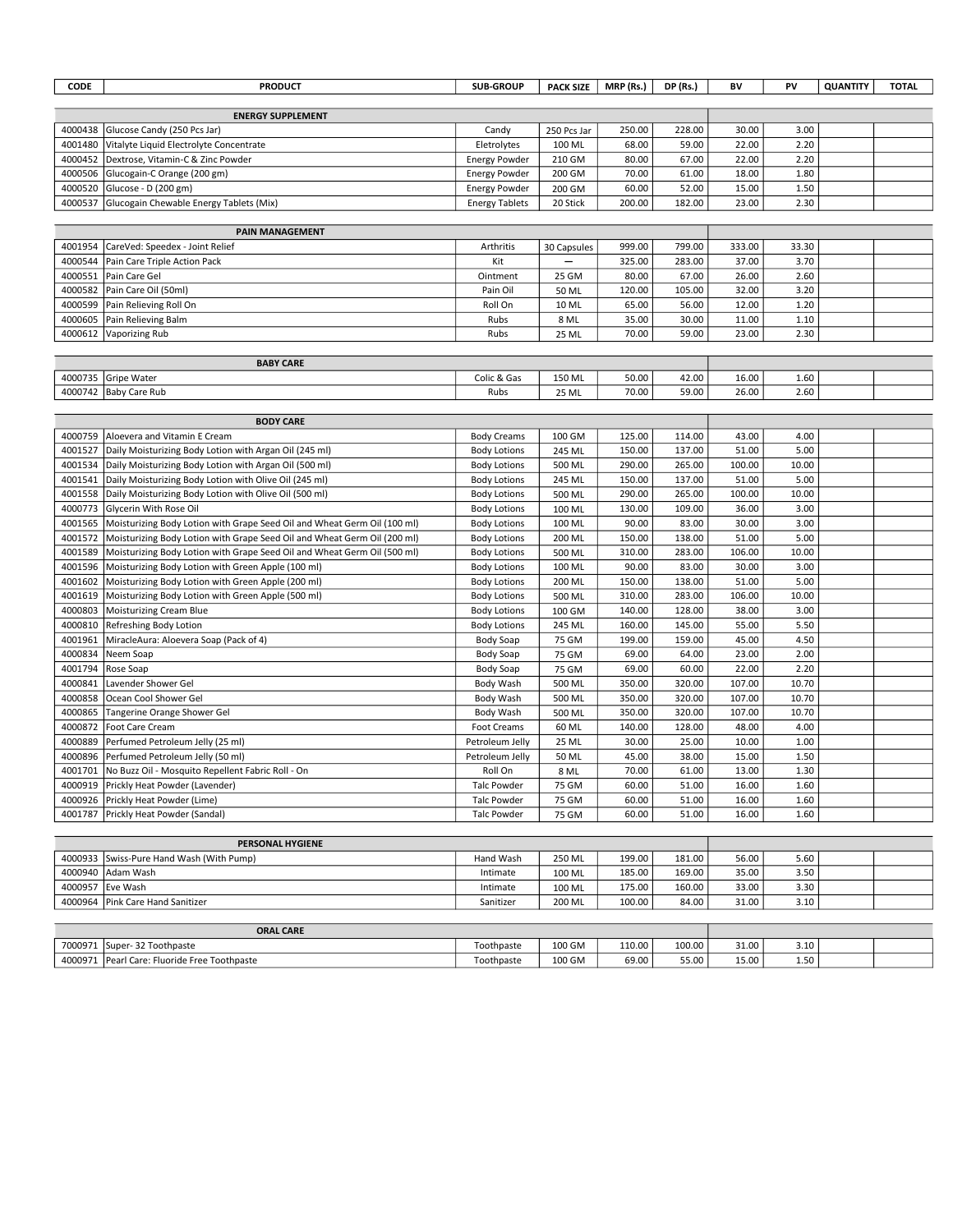| <b>CODE</b>      | <b>PRODUCT</b>                                       | <b>SUB-GROUP</b>       | <b>PACK SIZE</b> | MRP (Rs.) | DP (Rs.) | BV     | PV    | <b>QUANTITY</b> | <b>TOTAL</b> |
|------------------|------------------------------------------------------|------------------------|------------------|-----------|----------|--------|-------|-----------------|--------------|
|                  |                                                      |                        |                  |           |          |        |       |                 |              |
|                  | <b>FACE CARE</b>                                     |                        |                  |           |          |        |       |                 |              |
| 4000988          | Skin Cleansing Lotion (245 ml)                       | Cleansers              | 245 ML           | 120.00    | 110.00   | 41.00  | 4.00  |                 |              |
| 4000995          | Skin Cleansing Lotion (500 ml)                       | Cleansers              | 500 ML           | 220.00    | 201.00   | 75.00  | 7.00  |                 |              |
| 4001008          | Anti Ageing Cream                                    | Face Cream             | 50 GM            | 360.00    | 328.00   | 124.00 | 12.40 |                 |              |
| 4001046          | CareVed: Acno Vanish - Anti Acne Cream               | Face Cream             | 30 GM            | 399.00    | 319.00   | 140.00 | 14.00 |                 |              |
| 4001022          | Marvel Pearl Skin Lightening Cream                   | Face Cream             | 50 GM            | 399.00    | 363.00   | 122.00 | 12.00 |                 |              |
| 4001039          | Night Cream                                          | Face Cream             | 50 GM            | 360.00    | 328.00   | 124.00 | 12.40 |                 |              |
| 4001053          | Skin Lightening Cream                                | Face Cream             | 60 GM            | 210.00    | 189.00   | 71.00  | 7.00  |                 |              |
| 4001060          | Sun Screen Lotion SPF30 Plus                         | Face Cream             | 75 ML            | 185.00    | 156.00   | 49.00  | 4.90  |                 |              |
| 4001077          | Glow Face Pack                                       | Face Pack              | 100 GM           | 110.00    | 92.00    | 31.00  | 3.10  |                 |              |
| 4001084          | Charcoal Face Scrub                                  | Face Scrub             | 200 ML           | 165.00    | 139.00   | 46.00  | 4.00  |                 |              |
| 4001091          | Grape Seed Face Scrub                                | Face Scrub             | 200 ML           | 165.00    | 139.00   | 46.00  | 4.00  |                 |              |
| 4001107          | Honey Papaya Face Scrub                              | Face Scrub             | 200 ML           | 165.00    | 138.00   | 45.00  | 4.00  |                 |              |
| 4001114          | Pure Hyaluronic Facial Serum                         | Face Serum             | 50 ML            | 680.00    | 568.00   | 191.00 | 19.00 |                 |              |
| 4001121          | Pure Retinol (Vitamin-A) Facial Serum                | Face Serum             | 50 ML            | 560.00    | 468.00   | 157.00 | 15.00 |                 |              |
| 4001138          | Vitamin-C Facial Serum                               | Face Serum             | 50 ML            | 560.00    | 468.00   | 157.00 | 15.00 |                 |              |
| 4001145          | Anti Acne Face Wash                                  | Face Wash              | 60 ML            | 140.00    | 118.00   | 43.00  | 4.00  |                 |              |
| 4001152          | Aqua Fresh Energy Face Wash                          | Face Wash              | 100 ML           | 120.00    | 101.00   | 37.00  | 3.00  |                 |              |
| 4001169          | Foaming Face Wash                                    | Face Wash              | 70 ML            | 180.00    | 150.00   | 57.00  | 5.70  |                 |              |
|                  | 4001176   Herbal Face Wash                           | Face Wash              | 75 ML            | 130.00    | 120.00   | 39.00  | 3.00  |                 |              |
| 4001190          | Skin Rejuvenating Face Wash                          | Face Wash              | 60 ML            | 120.00    | 101.00   | 37.00  | 3.00  |                 |              |
| 4001206          | Ultra Shine Facewash (Aloe Vera & Neem)              | Face Wash              | 60 ML            | 165.00    | 138.00   | 52.00  | 5.20  |                 |              |
| 4001213          | Ultra Shine Facewash (Haldi Chandan)                 | Face Wash              | 60 ML            | 175.00    | 146.00   | 55.00  | 5.50  |                 |              |
| 4001220          | Lip Guard/Balm Blister Pack                          | Lip Balm               | 10 GM            | 35.00     | 30.00    | 11.00  | 1.10  |                 |              |
| <b>HAIR CARE</b> |                                                      |                        |                  |           |          |        |       |                 |              |
| 4001244          | Pro Sense Conditioner (100 ml)                       | Conditioner            |                  | 100.00    | 92.00    | 34.00  | 3.00  |                 |              |
| 4001251          | Pro Sense Conditioner (200 ml)                       | Conditioner            | 100 ML<br>200 ML | 175.00    | 160.00   | 60.00  | 6.00  |                 |              |
| 4001268          | Pro Sense Conditioner (500 ml)                       | Conditioner            | 500 ML           | 350.00    | 319.00   | 120.00 | 12.00 |                 |              |
| 4001275          | Hair Cream - Anti Dandruff Lemon                     | Hair Cream             | 200 GM           | 360.00    | 328.00   | 124.00 | 12.40 |                 |              |
| 4001282          | Hair Cream - Caffeine Keratin Argan Oil              | Hair Cream             | 200 GM           | 360.00    | 328.00   | 124.00 | 12.40 |                 |              |
| 4001299          | Hair Cream - Organic Onion                           | Hair Cream             | 200 GM           | 360.00    | 328.00   | 124.00 | 12.40 |                 |              |
| 4001305          | Hair Cream - Vitamins & Proteins                     | Hair Cream             | 200 GM           | 360.00    | 328.00   | 124.00 | 12.40 |                 |              |
| 4001336          | Premium Hair Oil                                     | Hair Oil               | 100 ML           | 230.00    | 210.00   | 79.00  | 7.00  |                 |              |
| 4001343          | Premium Onion Hair Oil                               | Hair Oil               | 100 ML           | 250.00    | 228.00   | 86.00  | 8.00  |                 |              |
| 4001367          | Hair Serum (100 ml)                                  | Serum                  | 100 ML           | 230.00    | 210.00   | 62.00  | 6.20  |                 |              |
| 4001374          | Hair Serum (50 ml)                                   | Serum                  | 50 ML            | 135.00    | 123.00   | 36.00  | 3.60  |                 |              |
|                  | 4001718   Moroccan Argan Premium Hair Serum (100 ml) | Serum                  | 100 ML           | 349.00    | 318.00   | 107.00 | 10.70 |                 |              |
|                  | 4001725   Moroccan Argan Premium Hair Serum (50 ml)  | Serum                  | 50 ML            | 220.00    | 200.00   | 67.00  | 6.70  |                 |              |
| 4001732          | Anti Dandruff Scalp Care Shampoo (100 ml)            | Shampoo                | 100 ML           | 85.00     | 77.00    | 29.00  | 2.90  |                 |              |
| 4001749          | Anti Dandruff Scalp Care Shampoo (200 ml)            | Shampoo                | 200 ML           | 150.00    | 136.00   | 52.00  | 5.20  |                 |              |
| 4001381          | Premium Onion Shampoo                                | Shampoo                | 200 ML           | 360.00    | 328.00   | 124.00 | 12.40 |                 |              |
| 4001756          | Silky Shine Conditioning Shampoo (100 ml)            | Shampoo                | 100 ML           | 90.00     | 83.00    | 31.00  | 3.00  |                 |              |
|                  | 4001763 Silky Shine Conditioning Shampoo (200 ml)    | Shampoo                | 200 ML           | 150.00    | 138.00   | 51.00  | 5.00  |                 |              |
|                  | 4001770 Silky Shine Conditioning Shampoo (500 ml)    | Shampoo                | 500 ML           | 320.00    | 292.00   | 110.00 | 11.00 |                 |              |
|                  | 4001404   Spa Concept Nourishing Shampoo (100 ml)    | Shampoo                | 100 ML           | 90.00     | 83.00    | 31.00  | 3.00  |                 |              |
|                  | 4001411 Spa Concept Nourishing Shampoo (200 ml)      | Shampoo                | 200 ML           | 150.00    | 138.00   | 51.00  | 5.00  |                 |              |
|                  | 4001428 Spa Concept Nourishing Shampoo (500 ml)      | Shampoo                | 500 ML           | 320.00    | 292.00   | 110.00 | 11.00 |                 |              |
|                  |                                                      |                        |                  |           |          |        |       |                 |              |
|                  | <b>SPICES &amp; MASALAS</b>                          |                        |                  |           |          |        |       |                 |              |
| 4002067          | Curry Mile: Turmeric Powder (Haldi)                  | <b>Powdered Spices</b> | 250 GM           | 99.00     | 80.00    | 14.00  | 1.40  |                 |              |
| 4002012          | Curry Mile: Coriander Powder (Dhaniya)               | Powdered Spices        | 250 GM           | 109.00    | 85.00    | 15.00  | 1.50  |                 |              |
| 4002074          | Curry Mile: Chilli Powder (Lal Mirch)                | Powdered Spices        | 250 GM           | 129.00    | 110.00   | 16.00  | 1.60  |                 |              |
| 4002081          | Curry Mile: Sabji Masala                             | <b>Blended Spices</b>  | 250 GM           | 175.00    | 140.00   | 25.00  | 2.50  |                 |              |
| 4002029          | Curry Mile: Garam Masala                             | <b>Blended Spices</b>  | 100 GM           | 99.00     | 80.00    | 15.00  | 1.50  |                 |              |
| 4001992          | Curry Mile: Chat Masala                              | <b>Blended Spices</b>  | 100 GM           | 85.00     | 65.00    | 11.00  | 1.10  |                 |              |
| 4002043          | Curry Mile: Pavbhaji Masala                          | <b>Blended Spices</b>  | 100 GM           | 89.00     | 70.00    | 12.00  | 1.20  |                 |              |
| 4002050          | Curry Mile: Sambhar Masala                           | <b>Blended Spices</b>  | 100 GM           | 89.00     | 70.00    | 12.00  | 1.20  |                 |              |

| <b>PICKLES</b>                                                |        |        |        |        |                    |      |  |
|---------------------------------------------------------------|--------|--------|--------|--------|--------------------|------|--|
| 4002111 Curry Mile: Mix Pickle                                | Pickle | 500 GM | 199.00 | 169.00 | 36.00 <sub>1</sub> | 3.60 |  |
| 4002128 Curry Mile: Sweet Lemon Pickle (Meetha Neembu Achaar) | Pickle | 600 GM | 239.00 | 199.00 | 45.00              | 4.50 |  |
| 4002104 Curry Mile: Hot Lemon (Teekha Neembu Achaar)          | Pickle | 500 GM | 199.00 | 169.00 | 36.00 <sub>1</sub> | 3.60 |  |
| 4002098 Curry Mile: Mango Pickle (Aam Ka Achaar)              | Pickle | 500 GM | 199.00 | 169.00 | 36.00 <sub>1</sub> | 3.60 |  |

4002005 Curry Mile: Chicken Masala **Blended Spices 100 GM** 99.00 75.00 1.400 1.40 4002036 Curry Mile: Kitchen King Masala **Blended Spices** | 100 GM | 99.00 | 75.00 | 14.00 | 1.40

| <b>SAUCES &amp; CHUTNEYS</b>              |         |        |        |        |       |      |  |
|-------------------------------------------|---------|--------|--------|--------|-------|------|--|
| 4002166 Curry Mile: Samosa Pakoda Chutney | Chutnev | 250 GM | 199.00 | 149.00 | 30.00 | 3.00 |  |
| 4002135 Curry Mile: Tomato Ketchup        | Ketchup | 1 KG   | 199.00 | 149.00 | 25.00 | 2.50 |  |
| 4002142 Curry Mile: Peri-Peri Hot Sauce   | Sauce   | 275 GM | 350.00 | 250.00 | 50.00 | 5.00 |  |
| 4002159 Curry Mile: Pizza Pasta Sauce     | Sauce   | 250 GM | 199.00 | 149.00 | 30.00 | 3.00 |  |